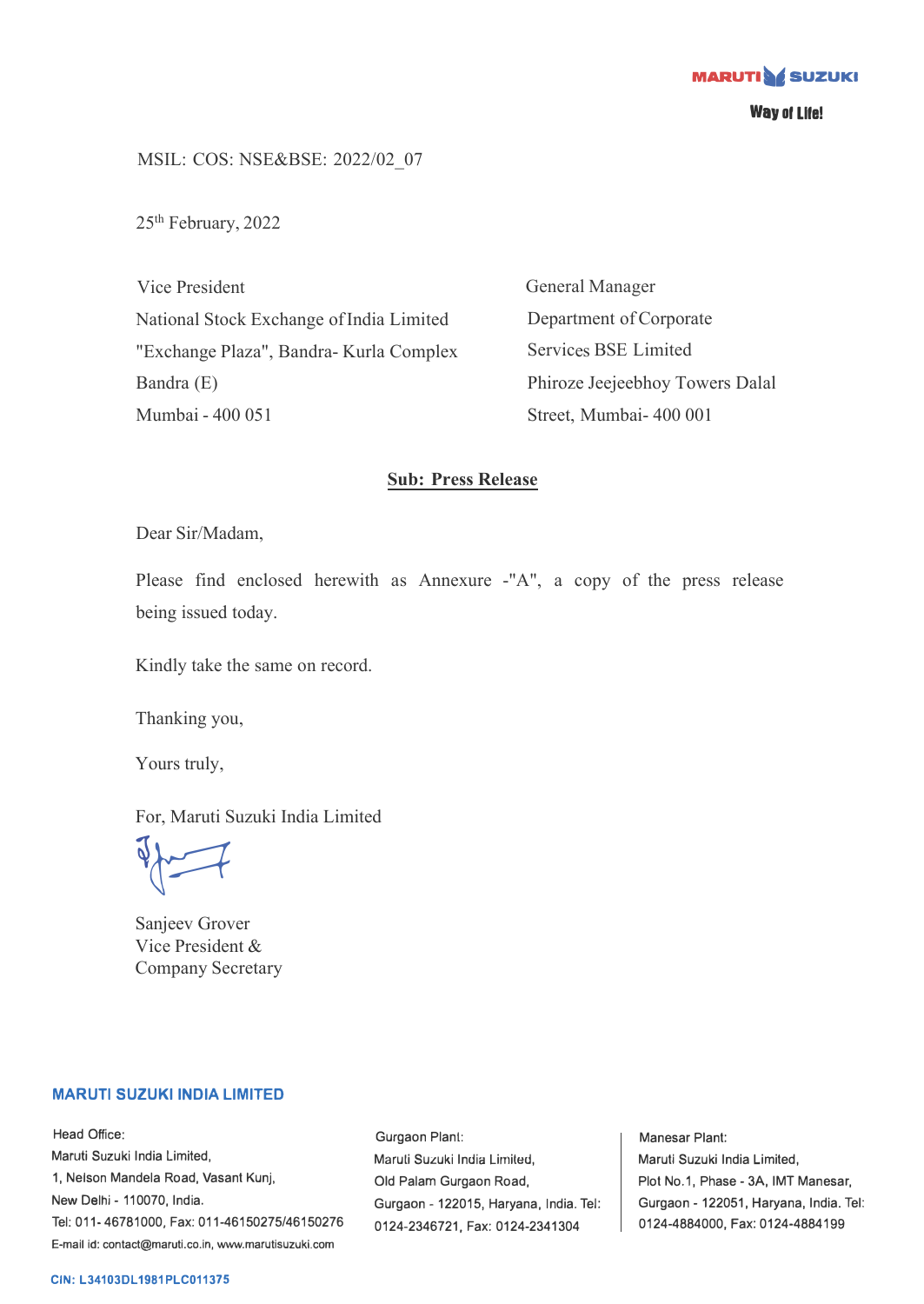#### **Media Release**

# **#Dilsestrong Presenting the New WagonR**

- Powered by the Advanced K-Series Engines with Idle Start Stop Technology (ISS)\*
- Stylish Dual Tone Exteriors with Sporty Floating Roof design & Dynamic Alloy wheels
- ➢ New dual tone interiors with Beige and Dark Grey Melange fabric which complement the exterior looks
- Exciting new features: Hill Hold Assist in AGS variants, 17.78cm (7") SmartPlay Studio with Smartphone Navigation and 4 speakers
- Approximately 16% higher fuel-efficiency of 25.19<sup>\*\*</sup> Km/l for 1.0L VXI AGS variant and 19% higher fuel efficiency of 24.43\*\* Km/l for 1.2L ZXI AGS variant than outgoing model
- WagonR S-CNG is now also available in both LXI and VXI variants with Higher Fuel Efficiency of 34.05\*\* Km/kg
- ➢ New Tour H3 also launched in Petrol and S-CNG variants exclusively for passenger taxi segment

**New Delhi, February 25, 2022**: Maruti Suzuki WagonR, one of the most iconic and highest selling cars in the country, continues to be "Dil se Strong" and rule the Indian roads for over the past two decades. Maruti Suzuki today announced the launch of the New WagonR in an all new avatar.

The New WagonR is powered by the Advanced K-series Dual Jet, Dual VVT Engines with Idle Start Stop Technology and comes in 1.0L and 1.2L Powertrain options. Its sporty exterior design, premium dual tone interiors, new-age safety and convenience features is poised to impress customers with its practical yet modern appeal.

Introducing the New WagonR, **Mr Shashank Srivastava, Senior Executive Director (Marketing & Sales) Maruti Suzuki India Limited**, said, *"Maruti Suzuki WagonR's continued success in the market is a testament to its undisputed reign as one of the most iconic Indian hatchbacks. Since its launch in 1999, WagonR has constantly evolved and risen to the pulse of the changing customer preferences with class-leading features, design and performance. Delighted to share that WagonR has the highest repeat purchase percentage in the Maruti Suzuki portfolio. Over 1 in 4 WagonR customersreplace it with a new WagonR. Over the years, Wagon R has become the choice of over 2.7 million families. The New WagonR is geared up to take that legacy forward with its robust and energetic performance, dual-tone exterior, enhanced interiors, 12+ safety features, convenient features and higher fuel efficiency. We are confident that the New WagonR will exceed consumer expectations and continue to be the preferred choice of many more Indian families."*

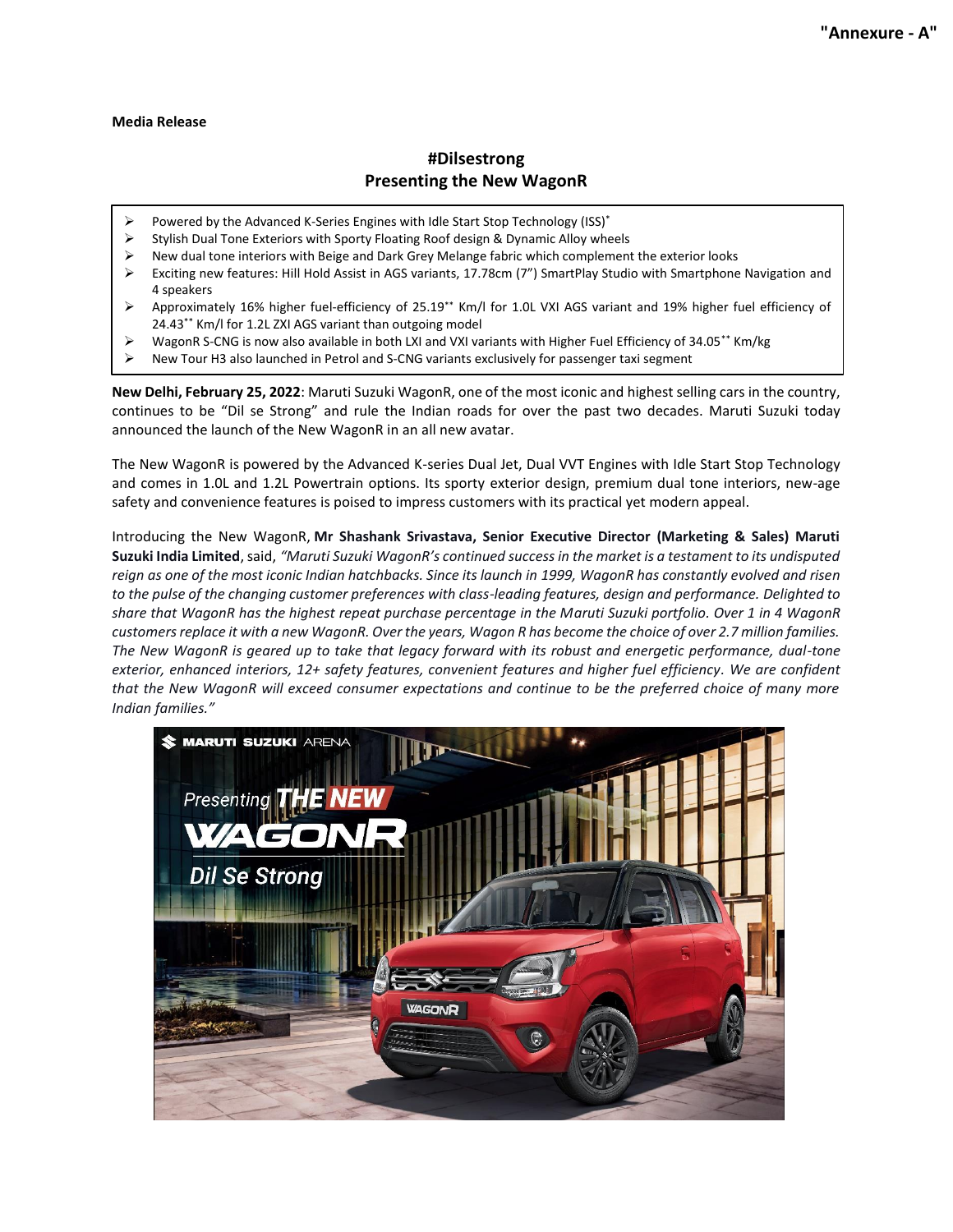### **Designed to Excite**

The New WagonR comes with a Sporty Floating Roof design with Dynamic alloy wheels. The dual-tone exterior design option will be available in the Z+ variant in 2 new colour combinations of Gallant Red with Black roof and Magma Grey with Black roof. The refreshed dual-tone interiors of New WagonR with appealing premium beige and dark grey melange seat fabric design complements the exterior and interior design theme. While the fresh combinations of the dual-tone options give the car a sportier appeal, the melange effect accentuates cabin comfort and gives a soothing appearance to the interiors of the New WagonR. Overall, the new design changes give the legendary tallboy a sportier and more energetic look.

## **Attractive new Features**

The New WagonR is packed with exciting new features like ISS in petrol variants & Hill Hold Assist in AGS variants to enhance the driving experience. The 17.78cm (7") SmartPlay Studio with smartphone navigation comes with 4 speakers and supported by cloud-based services to offer a connected and modern driving experience to customers.

### **Robust & Energetic Performance**

The New WagonR is powered by the Advanced K-series Dual Jet, Dual VVT Engines with Idle Start Stop Technology and comes in 1.0L and 1.2L Powertrain options. The Dual Jet, Dual VVT technology with cooled Exhaust Gas Recirculation (EGR) enable the vehicle to achieve higher fuel-efficiency with lower emissions. Available in both petrol and S-CNG fuel options, 1.0L engine delivers a stellar fuel efficiency of 25.19\*\* km/l in petrol (VXI AGS), higher by approximately 16% from outgoing model and 34.05\*\* km/kg in S-CNG, higher by approximately 5% from outgoing S-CNG model. The factory-fitted S-CNG option is now available in both LXI and VXI variants powered by 1.0L Next Gen K-Series Dual Jet, Dual VVT engine and offers optimum performance, enhanced safety, unmatched convenience, and great fuel efficiency. The 1.2L Advance K-Series Dual Jet, Dual VVT engine with ISS delivers 24.43\*\* km/l (ZXI AGS /ZXI+ AGS), higher by approximately 19% from outgoing model. Powered by cutting edge technology, the New Wagon R is available in both Manual and Automatic Gear Shift (AGS) transmission options (AGS is available in VXI and above Petrol variants only).

### **Safety Reinforced**

The New WagonR promises enhanced safety for its occupants with the proven HEARTECT Platform. Safety features including dual airbags, Antilock Braking System (ABS) with Electronic Brake Force Distribution (EBD), front seat belts reminder, high-speed alert system and rear parking sensors are standard across variants. The New WagonR also comes powered with the Hill-Hold Assist in AGS variants and provides superior safety. It prevents the vehicle from rolling back on inclined slopes and in stop-start traffic condition to ensure maximum control of the car.

The New WagonR is available in a wide array of colours to add a sportier and energetic look to the iconic tallboy hatchback including 2 Dual tone options. The Dual-tone WagonR is available in two new colour options-

- $\leftarrow$  Gallant Red with Black Roof
- $\frac{1}{\sqrt{2}}$  Magma Grey with Black Roof

New Tour H3 has also been launched exclusively for the passenger taxi segment in Petrol and S-CNG Variants.

| <b>New WagonR Technical Specifications:</b> |        |            |                                 |  |  |  |
|---------------------------------------------|--------|------------|---------------------------------|--|--|--|
|                                             |        | Max Torque | 1.2L: 113.0Nm@4400rpm           |  |  |  |
|                                             |        |            | 1.0L: 89.0Nm@3500rpm            |  |  |  |
| Length                                      | 3655mm |            | $1.0$ L S-CNG:                  |  |  |  |
|                                             |        |            | S-CNG Mode: 82.1 Nm@3400 rpm    |  |  |  |
|                                             |        |            | Petrol Mode: 89.0 Nm@3500 rpm   |  |  |  |
|                                             |        | Max Power  | 1.2L: 66.0kW@6000rpm            |  |  |  |
| Height                                      |        |            | 1.0L: 49.0kW@5500rpm            |  |  |  |
|                                             | 1675mm |            | $1.0$ L S-CNG:                  |  |  |  |
|                                             |        |            | S-CNG Mode: 41.7 KW @ 5300 rpm  |  |  |  |
|                                             |        |            | Petrol Mode: 48.0 KW @ 5500 rpm |  |  |  |
| Width                                       | 1620mm |            |                                 |  |  |  |